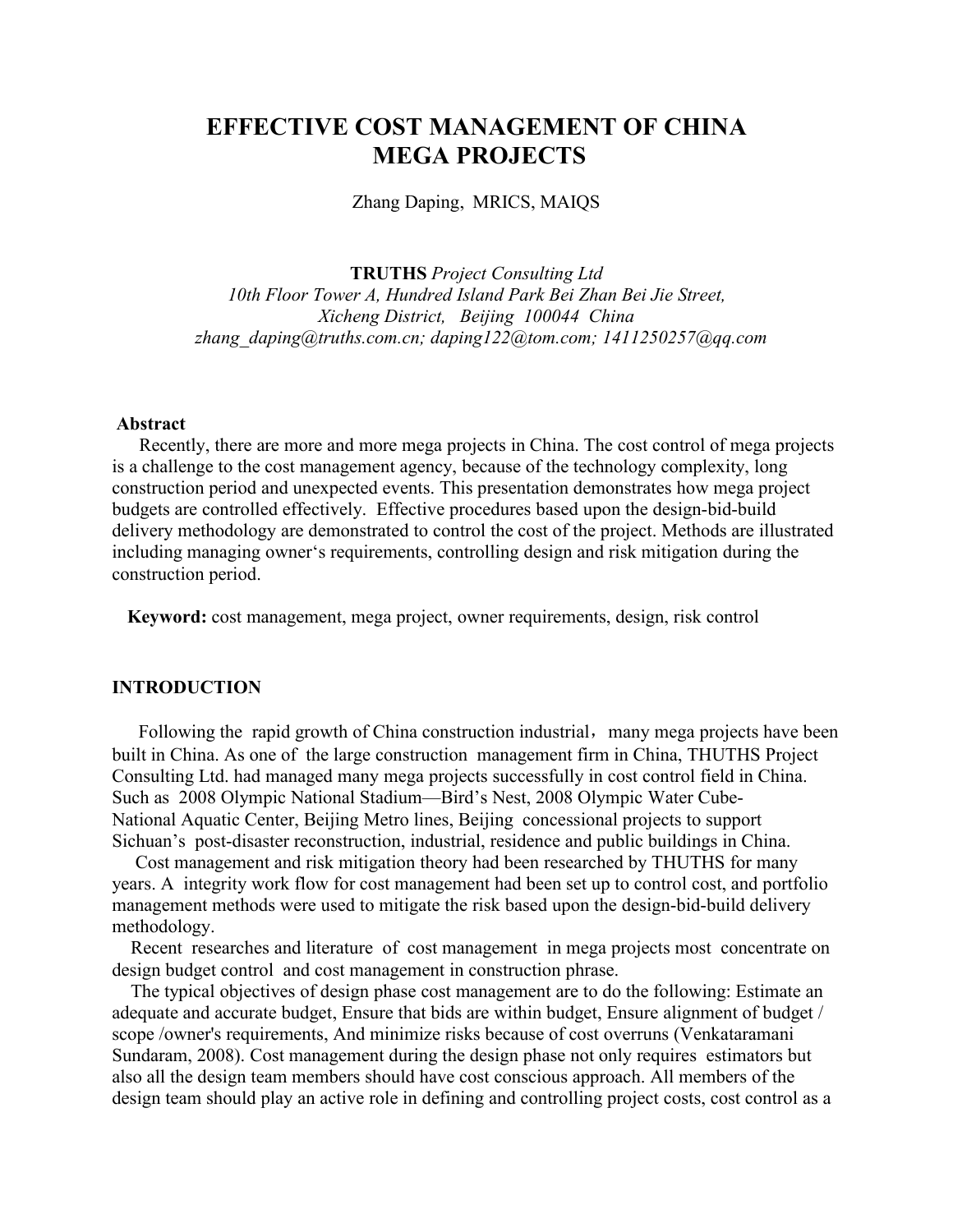design tool to be used to minimize the risk of cost overruns(Venkataramani Sundaram, 2008). That give a challenge to China design firms, it will increase cost of design, design firm has no enthusiasm to cost control after design bidding. So it is very difficult to control cost in design phase in China.

It is necessary to ensure the requirements to balance its with owner's affordability before design bidding, And through design bidding to select a design firm to promise to control the design budget under estimate.

For above reasons, a cost management process(include owner's requirements, controlling design budget) to be put forward to control cost effectively .

Most literature discuss the risks controlling and improving performance major carried with contract, risk allocation (RA)(Lam K C and etc. 2007; Jin Xiaohua 2010) be structured by initial risk allocation (IRA) and risk reallocation for contract performance (Li Pengjuan 2014) based upon the design-bid-build delivery methodology. Except contract management, schedule control to be put forward as a key method to mitigate the risk of China mega projects in the paper.

### **ANALYSIS THE RISKS OF COST MANAGEMENT**

#### **Features of China Mega project**

Wherever the it is in the world. the mega projects all possess the features of function complexity, technical complexity, long duration, inflation, multi-specialty teams cooperation, and unforeseeable events etc. These features caused many budget risks of mega projects(in owner aspect) during it implement period. Expect the common characters of mega project, China Mega projects have the character of very urgency schedule, that means schedule management must be considered in cost management from beginning to the end.

#### Analysis the risks of cost management

#### *Owner's requirements risk*

General functions(scope) and it's attached is required by owner, the adjustment of function(scope) will affect estimate and cause variations in construction, contractor claims will happen due to the variations. Although it is impossible that there are no variations in construction, to minimize the variations in construction is our target in phase of decision of owner's requirements.

#### *Design budget control risk (DBB delivery methodology)*

Mega projects have the technical complexity feature, the value engineering method should be used to assess the technical program in scheme design, as scheme design will decide the 70%-- 85% of the cost of the project. Design uneconomical and omissions will not only cause the design budget beyond the estimate but also cause contractors claims during construction period. and affect the cost of life cycle.

#### *Multi-disciplined teams cooperation risk*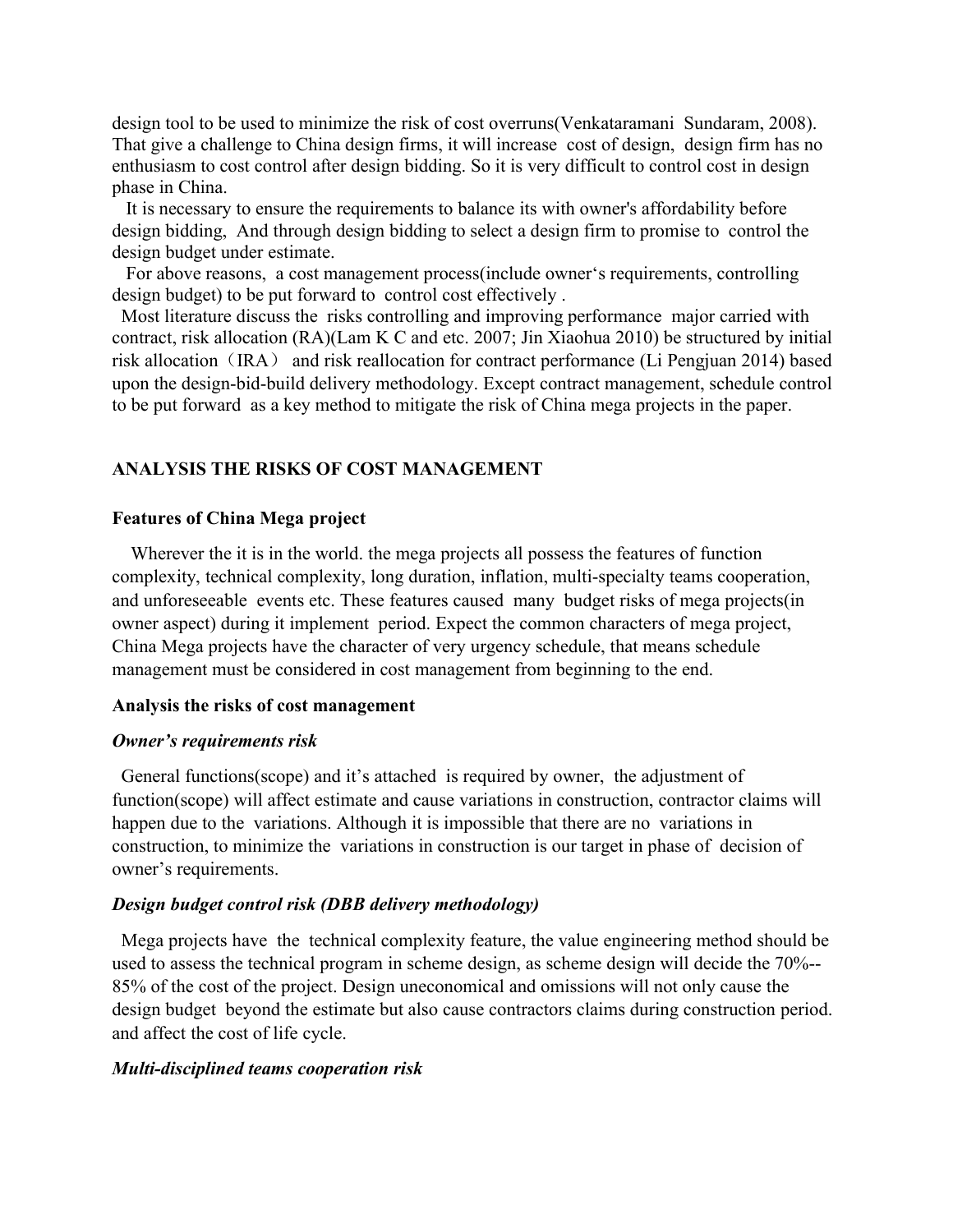For mega projects, there are many general contractors(many construction section), subcontractors, nominated sub-contractors, material and equipment suppliers etc. The cooperation quality of them will affect the schedule and cost of the project. The contracts plan and arrangement is the key element to cost management.

### *Long duration risk*

The inflation(materials and labor price rise) will be happened due to the long duration of the project and the price fluctuation will cause the budget overrun. Schedule control should be considered from the beginning to the end of the project.

### *Unforeseeable events risk*

Some Unforeseeable events such as policy change, Force Majeure etc. will delay the duration of construction and cause claims of contractors.



### **Table 1** Demonstrate the Analysis the risks of cost management

Through analyses the risks characters, we find some risks are controllable and some risks are uncontrollable, a portfolio methods and a cost management process are put forward to control controllable risks. For uncontrollable risks, the methods of risk mitigation risk transfer risk buffering and risk avoidance have been used such as insurance and contract plan to control cost.

In the process, different phase will mitigate the above risks correspondence.

- Conceptual design phase will settle changes of owner's requirements
- Design bidding and Design management phase will control design budget and decrease changes in construction period.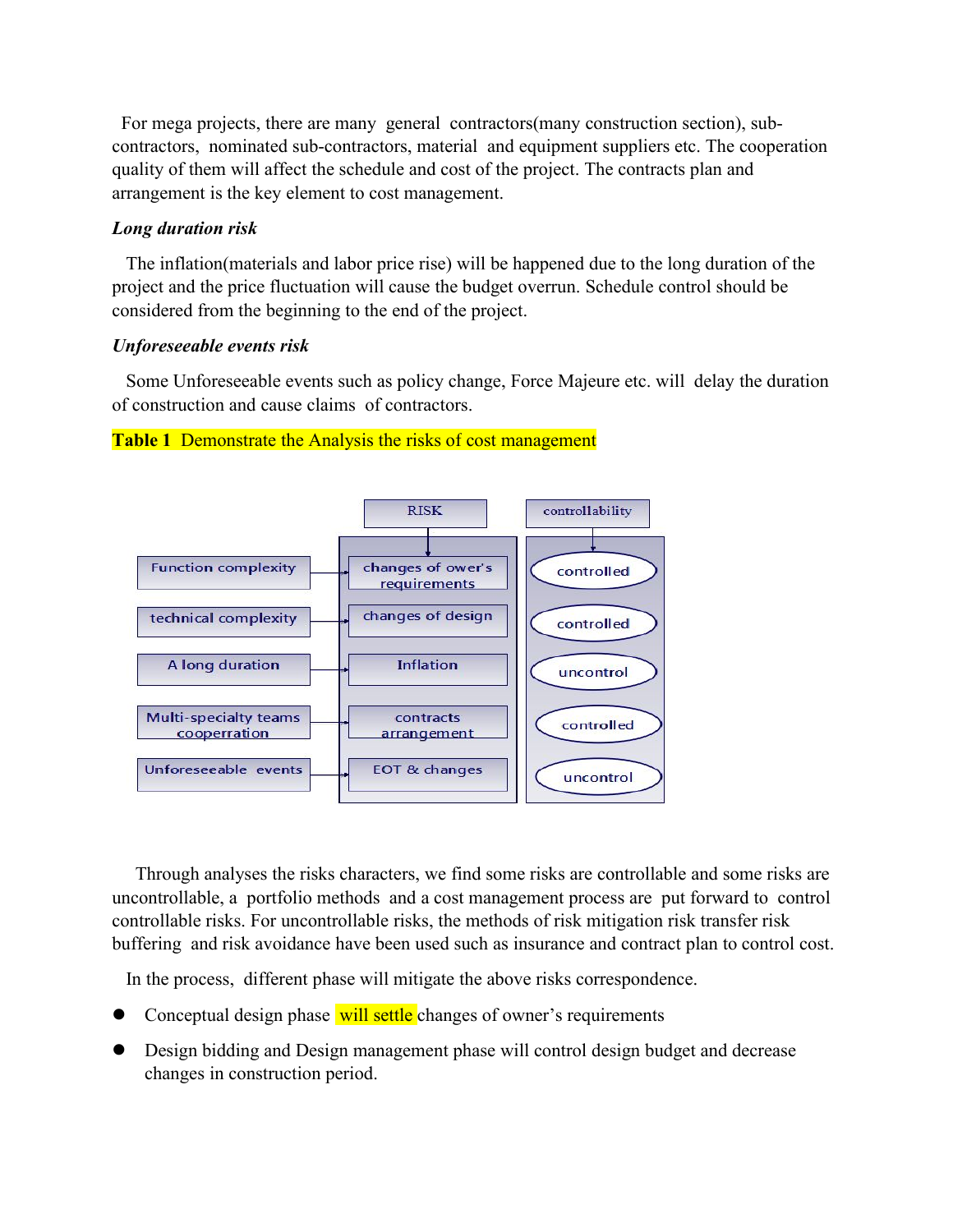- Contractor bidding phase will arrange the contract plan to lower Multi-disciplined teams cooperation risk and mitigate the long duration and Unforeseeable events risks.
- Construction management phase will optimize the detail design and control cost in budget.
- Schedule plan have been considered in the process to mitigate the risk of inflation.

## **COST MANAGEMENT PROCESS**

The cost management process includes conceptual design phase, design bidding phase, design management phase, contractor bidding phase, construction management phase and final account phase.

### **Table 2** Cost management process

|                             | Main flow |                              |              |  |                          |
|-----------------------------|-----------|------------------------------|--------------|--|--------------------------|
| <b>Conceptual</b><br>design |           | <b>Design</b><br>management  | construction |  |                          |
| <b>Design</b><br>bidding    |           | <b>Contractor</b><br>bidding |              |  | Final<br><i>accounts</i> |
|                             |           |                              |              |  | 17                       |

## *Conceptual design phase*

We will manage the requirements to balance them with client 's affordability and estimate the requirements. The final estimates will be the baseline of the project. See **Table 3**

Steps as following:

Requirements Survey Forms will help clients to find what is their necessary demands. When fill in the Requirements Survey Forms, selected items are given and specialties will assist them to choose the function and scope. The criteria and standards describe the common function of this type of building **including** architecture characters (area, space, shape, appearance, material, etc), structure characters (load capability, seismic intensity, etc), equipment (HVAC). See **Table 4** .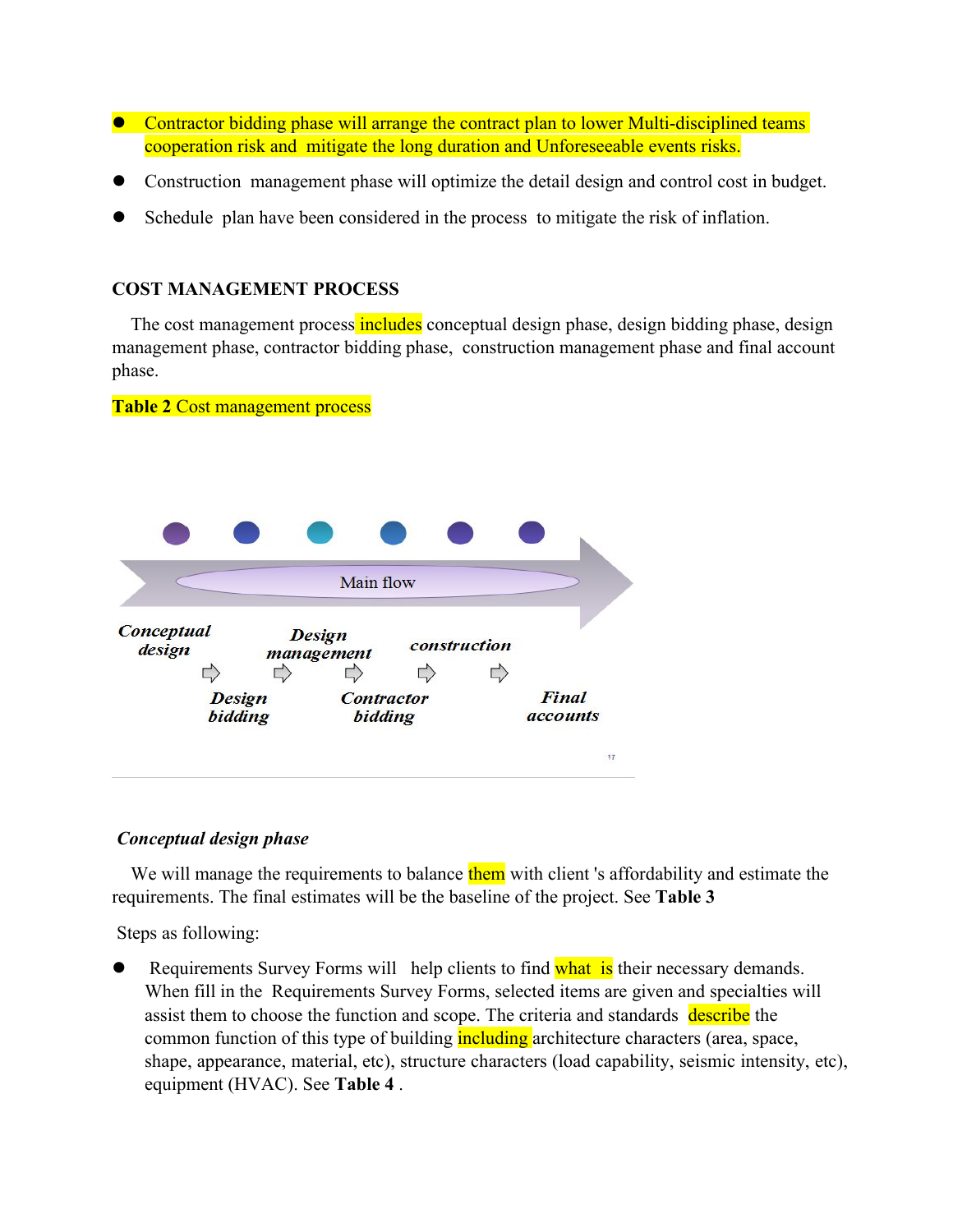- Requirements will be definite according to rigidity requirements (Standards), semi-rigidity requirements, and flexibility requirements. Rigidity requirements are the main function and scope. For semi-rigidity requirements, and flexibility requirements, value engineering analysis will be serviced as to decide whether it will be considered. The criteria and cost data of different types of building will be used, the cost data are classified according the location and time.
- BIM technique used to illustrate 3D graphics to clients. See **Table 5**
- $\bullet$  It is imperative that all the elements of the budget/scope are determined clearly (Alphonse Dell' Isola 2009)
- The bidding documents and terms of reference specification (TOR) to design firm will be completed
- The output documents of Conceptual design including: Requirements Survey Forms; Estimate and Contingency; Conceptual design and BIM model; The bidding documents and TOR to design firm

## **Table 3** Conceptual design phase

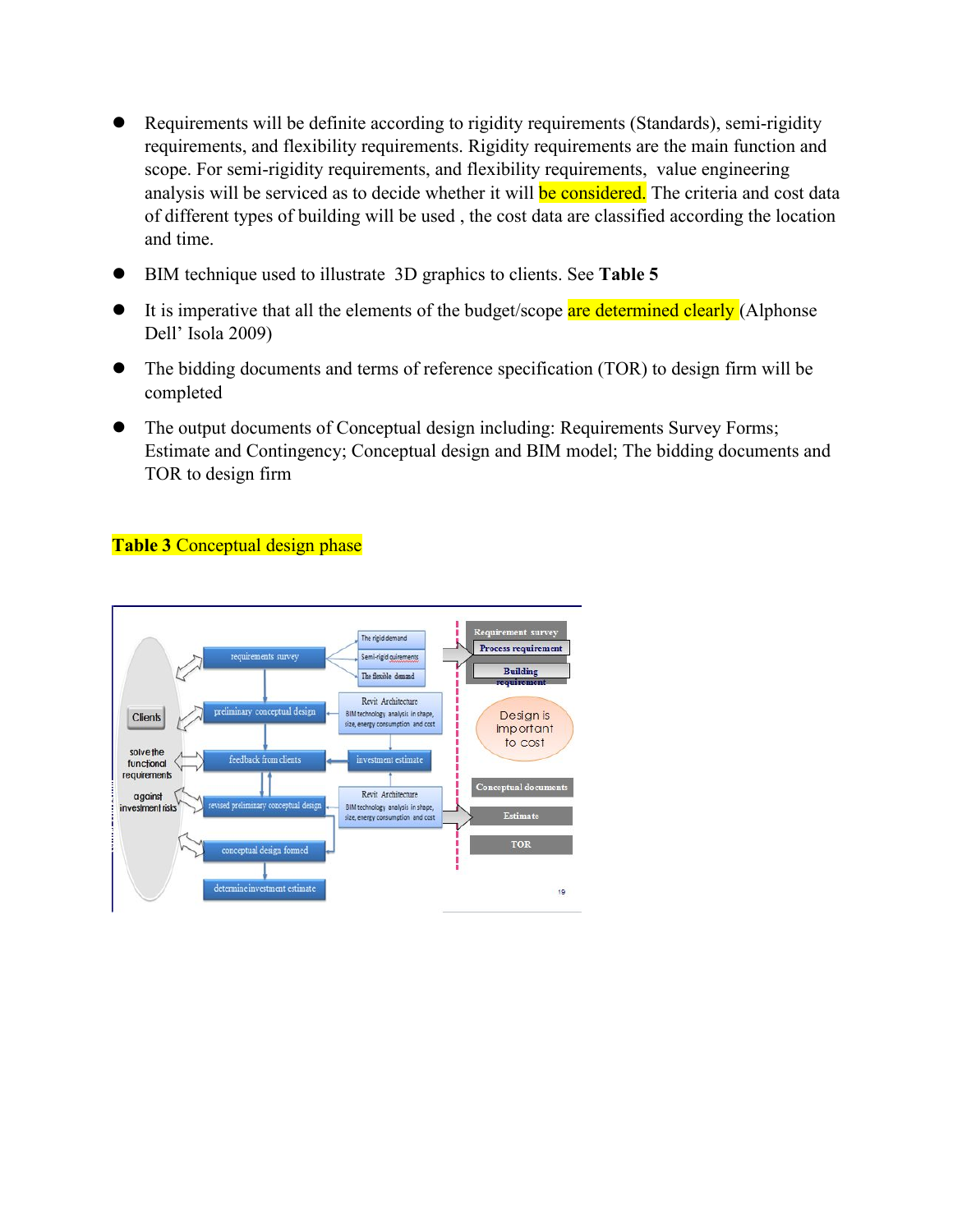## **Table 4** Requirements Survey Forms



## **Table 5** Establish the BIM model



## *Design bidding phase*

As the cost control has no direct benefit with design firm, it is very difficult for design team to play an active role in defining and controlling project costs, it means for them to extend the design period and increase the cost of design if they pay more attention on cost control, while the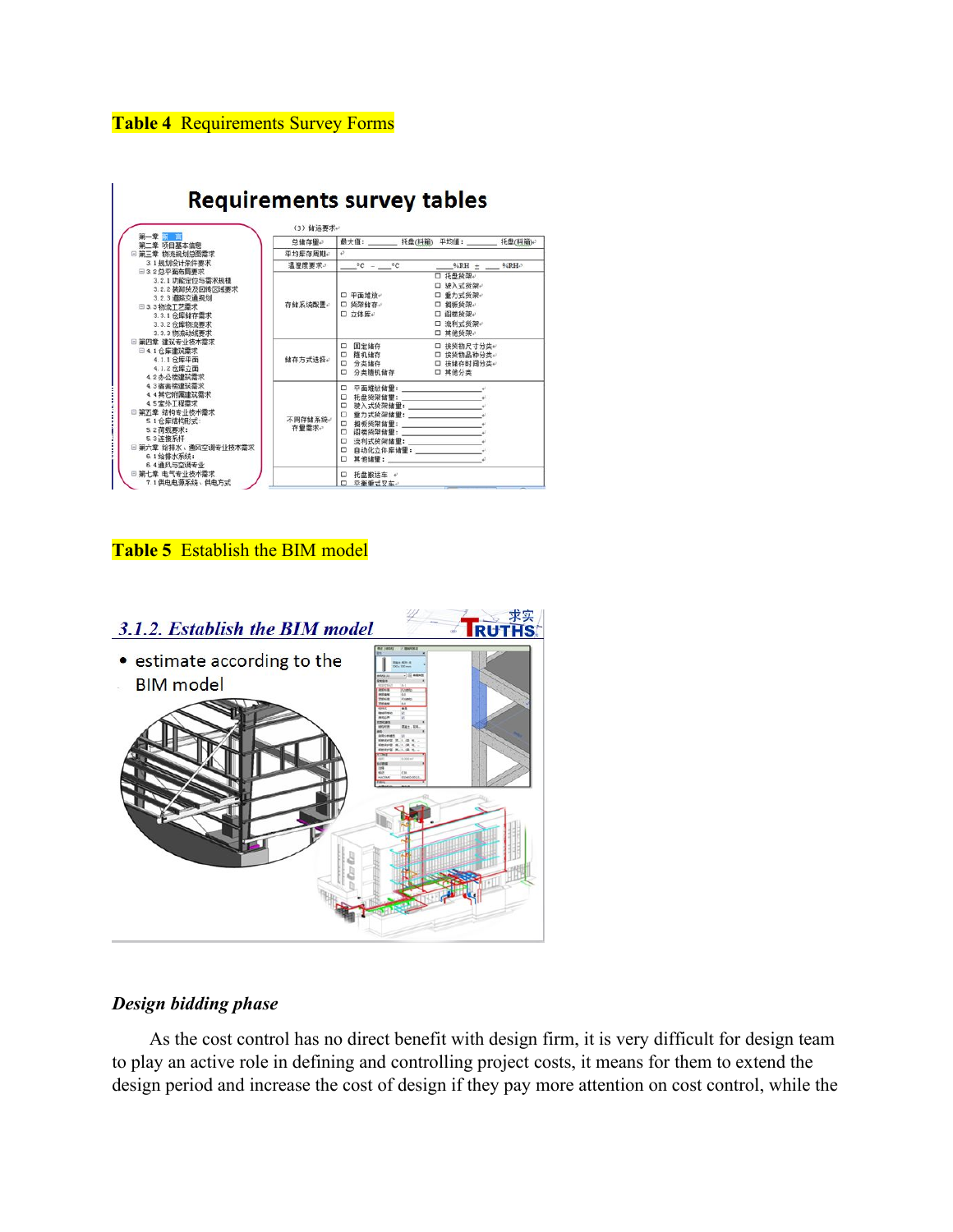performances of cost control by design firm is very hard to measure. In order to control design budget, design bidding is useful to overcome this problem.

In design bidding phase, Cost Breakdown Structure is established in accordance with estimate. Pareto's Law states that 80 percent of the effort is spent on 20 percent of the work. We will find the 20% items(e.g. For R.C structure, steel bar and concrete are the items which be included in the  $20\%$  items) which affect the 80% cost in the budget. Main price of the  $20\%$ items (e.g. For R.C structure, the price of steel bar per ton and the price of concrete per m3 ) will be fixed and the quantities of 20% items will be competed by design tenderer, the tenderer must give the competent budget of the project and commit the cost should be controlled under it. Budget of the project will be considered as a key element to select the success tenderer.

### *Design management phase*

TOR will become a guidance to design firm during design period, the design budget should be checked in preliminary design and detail design phase by owner or consulting firm. In preliminary design, the Multi-discipline technical proposal will be researched and discussed by using value engineering method. In detail design, the scope creep, design mistakes, conflicts, duplication and omissions should be prevented, so as to be fewer change orders later on. It is also necessary to review constructability of design and specifications.

### *Contractor bidding phase*

Contract plan will be decided in contractor bidding phase, and fast schedule and how to share risks must be considered as a key element. the construction sections and the contract type(unit price contract or lump sum contract) must be chosen according to the project's special circumstance. Contract plan also **should** include sub-contractor and nominated sub-contractor and provisional sum.

#### *Construction management and final account phase*

In construction management phase, changes control and detail design optimization is helpful to control budget. When the variations happen, we will categorize the variations as following:

- Owner's variations
- Designer's variations
- Contractor's variations

For the Owner's variations, we will analysis them according to the procedure of Conceptual design and the detail design will be reviewed. the price of the variations will be compared with the budget of the project. If it is necessary the value engineering method will be used to determinate how to alternate. But the variation can be accepted only under the circumstance of the price lower than the budget.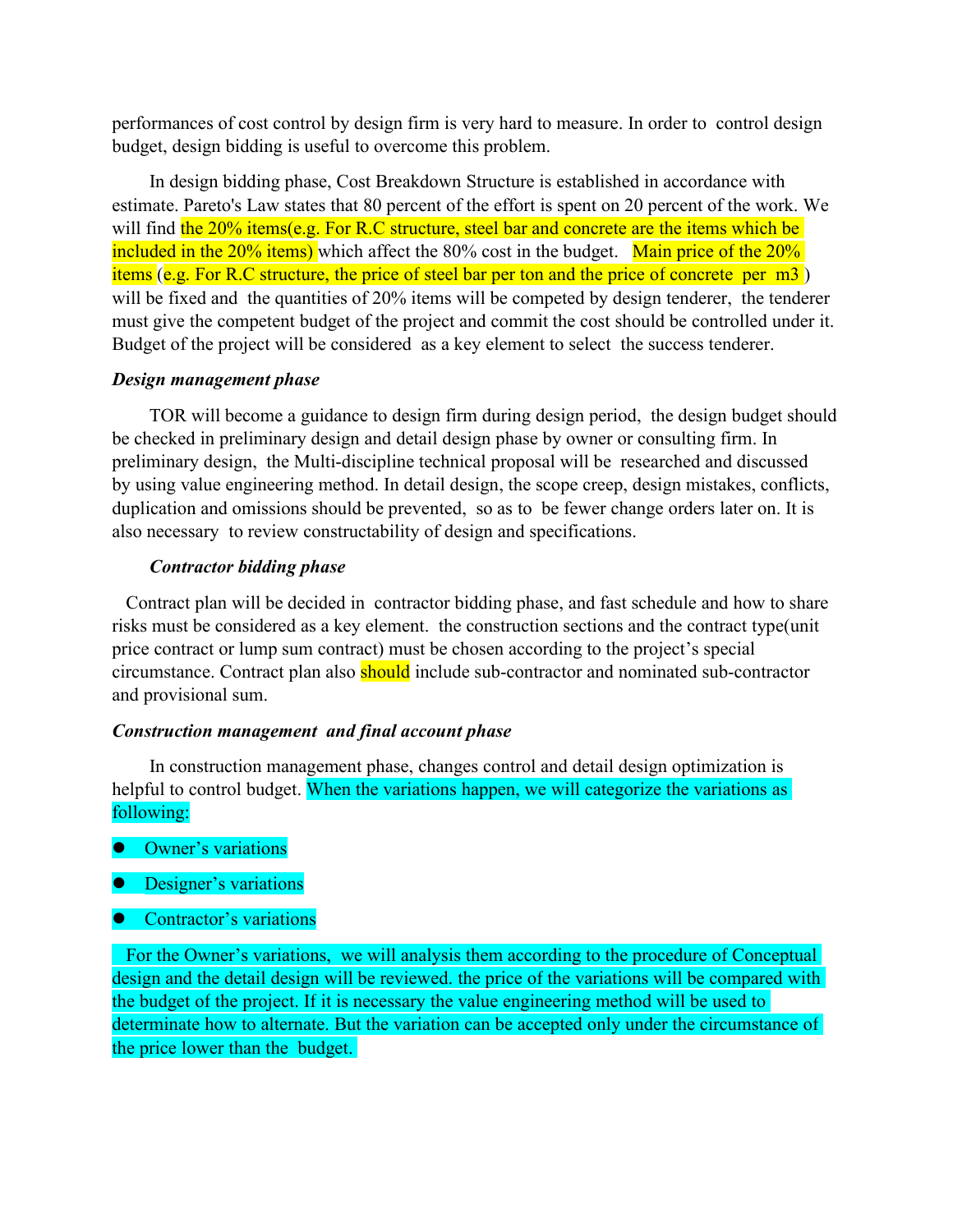For the designer's variations, the reasons should be stated by designer and the optimization should be considered when does the variations design. The variations can be accepted only under the circumstance of the price lower than the budget.

For the contractor's variations, the variations should be done in accordance with the contract's procedure. Schedule, price and other relative elements must be assessed before variations.But the variation can be accepted only under the circumstance of the price lower than the budget.

And when the above phase does well in the process the final account will be easy and quick.

### **SCHEDULE PLAN**

For most China mega projects, the demand of schedule is strict. The schedule plan should be drawn up in the beginning of the project. It will be taken into account in Conceptual design phase, design bidding phase, design management phase, contractor bidding phase and construction management phase. In construction period, cost control will benefit from fast schedule although labor force working at the same time will increase cost of contractors. Fast schedule can hedge against inflation and decrease the happen probability of unforeseeable events. Both of theirs risks are uncontrollable by owner. Objective, China mega projects have been benefited from fast schedule demand.

### **CONCLUSION**

This paper have demonstrated a effective cost management process through analyzing the cost management risks of China mega projects based upon the design-bid-build delivery methodology. The working phase of the process can withstand the risks of mega projects correspondence. Conceptual design , design and contractor bidding and design management are the main cost control tools to manage controllable risks of China mega projects budget by TRUTHS project consulting firm. This portfolio methods will control cost effectively. Schedule plan is a key method to mitigate uncontrollable risks of mega projects.Many China mega projects cost control effectively benefit from fast schedule.

### **REFERENCES**

Virginia A. Greiman Mega project Management: Lessons on Risk and Project Management from the Big Dig John Wiley & Sons, Inc. Published 2013

Li Pengjuan and Yin Yilin(2014) The 18th Pacific Association of Quantity Surveyors Congress

2014 [D], Hong Kong 433-477.

Venkataramani Sundaram, Essentials ofDesign Phase Cost Management and Budget Control [J]. Cost Engineering Vol. 50/No. 2 FEBRUARY 2008 24-28

A1phonse Dell' Isola PE Value Engineering: Practical Applications - Copyright 2009 - RSMeans/Reed Constructions Data